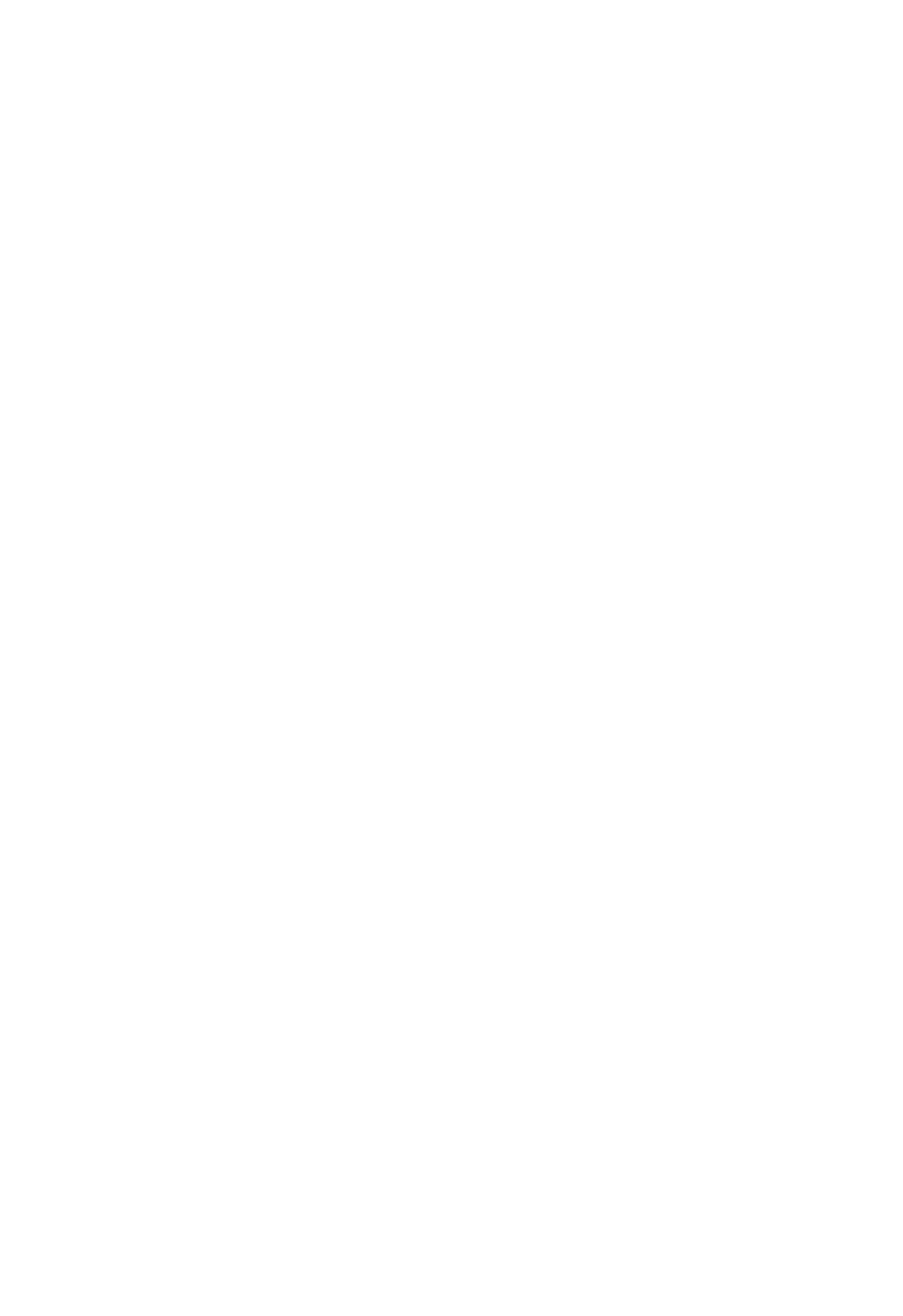## **The PLA and Student Recruits: Reforming China's Conscription System**

**Wang Shumei**

Institute for Security and Development Policy Västra Finnbodavägen 2, 131 30 Stockholm-Nacka, Sweden www.isdp.eu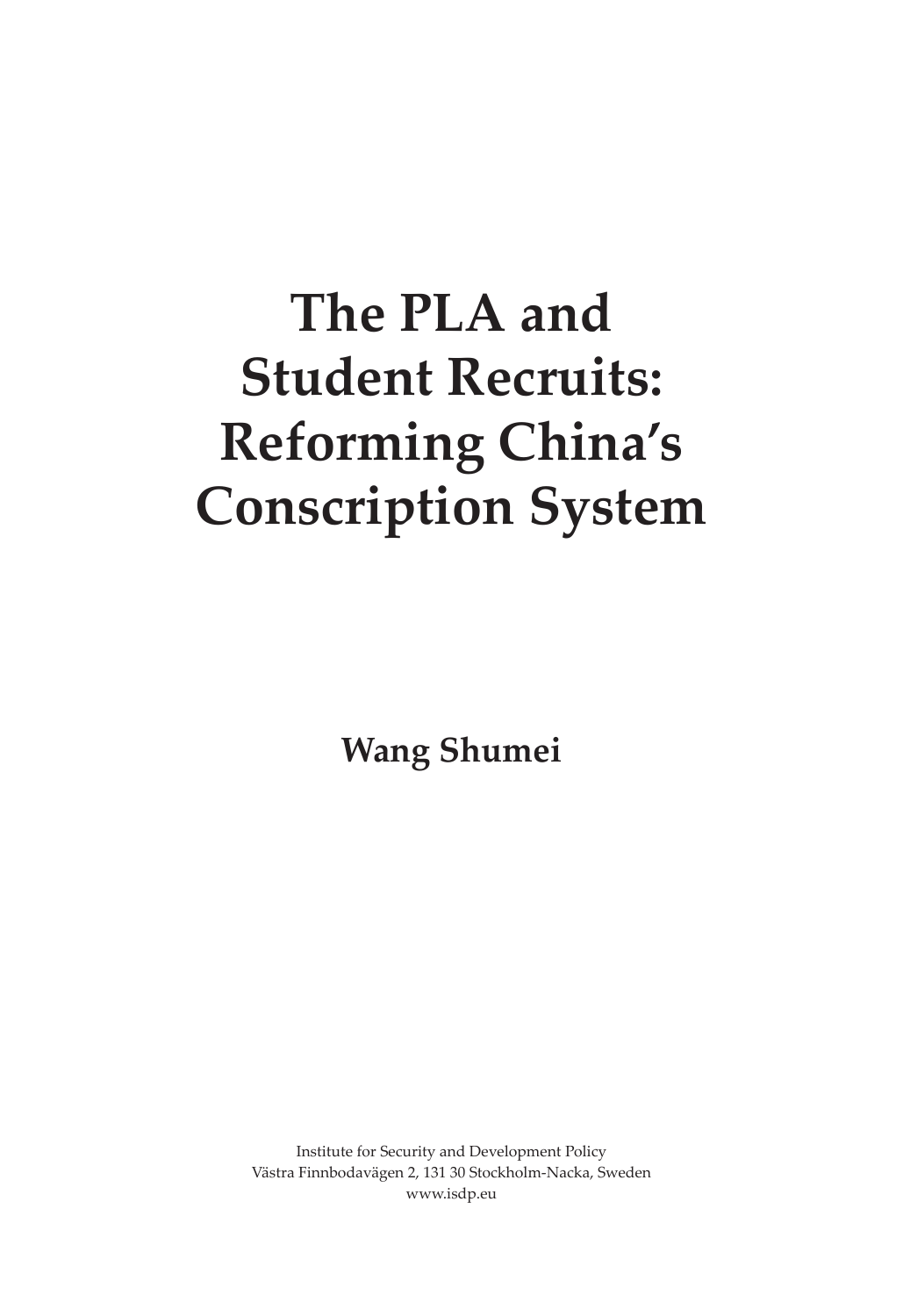**The PLA and Student Recruits: Reforming China's Conscription System** is an *Asia Paper* published by the Institute for Security and Development Policy. The *Asia Papers Series* is the Occasional Paper series of the Institute's Asia Program, and addresses topical and timely subjects. The Institute is based in Stockholm, Sweden, and cooperates closely with research centers worldwide. Through its Silk Road Studies Program, the Institute runs a joint Transatlantic Research and Policy Center with the Central Asia-Caucasus Institute of Johns Hopkins University's School of Advanced International Studies. The Institute is firmly established as a leading research and policy center, serving a large and diverse community of analysts, scholars, policy-watchers, business leaders, and journalists. It is at the forefront of research on issues of conflict, security, and development. Through its applied research, publications, research cooperation, public lectures, and seminars, it functions as a focal point for academic, policy, and public discussion.

The opinions and conclusions expressed are those of the author and do not necessarily reflect the views of the Institute for Security and Development Policy or its sponsors.

© Institute for Security and Development Policy, 2015

ISBN: 978-91-86635-86-2 Printed in Singapore

Distributed in Europe by:

Institute for Security and Development Policy Västra Finnbodavägen 2, 131 30 Stockholm-Nacka, Sweden Tel. +46-841056953; Fax. +46-86403370 Email: info@isdp.eu

Distributed in North America by:

The Central Asia-Caucasus Institute Paul H. Nitze School of Advanced International Studies 1619 Massachusetts Ave. NW, Washington, D.C. 20036 Tel. +1-202-663-7723; Fax. +1-202-663-7785 E-mail: caci2@jhuadig.admin.jhu.edu

Editor/Publications Manager: Alec Forss

Editorial correspondence should be addressed to Alec Forss at: aforss@isdp.eu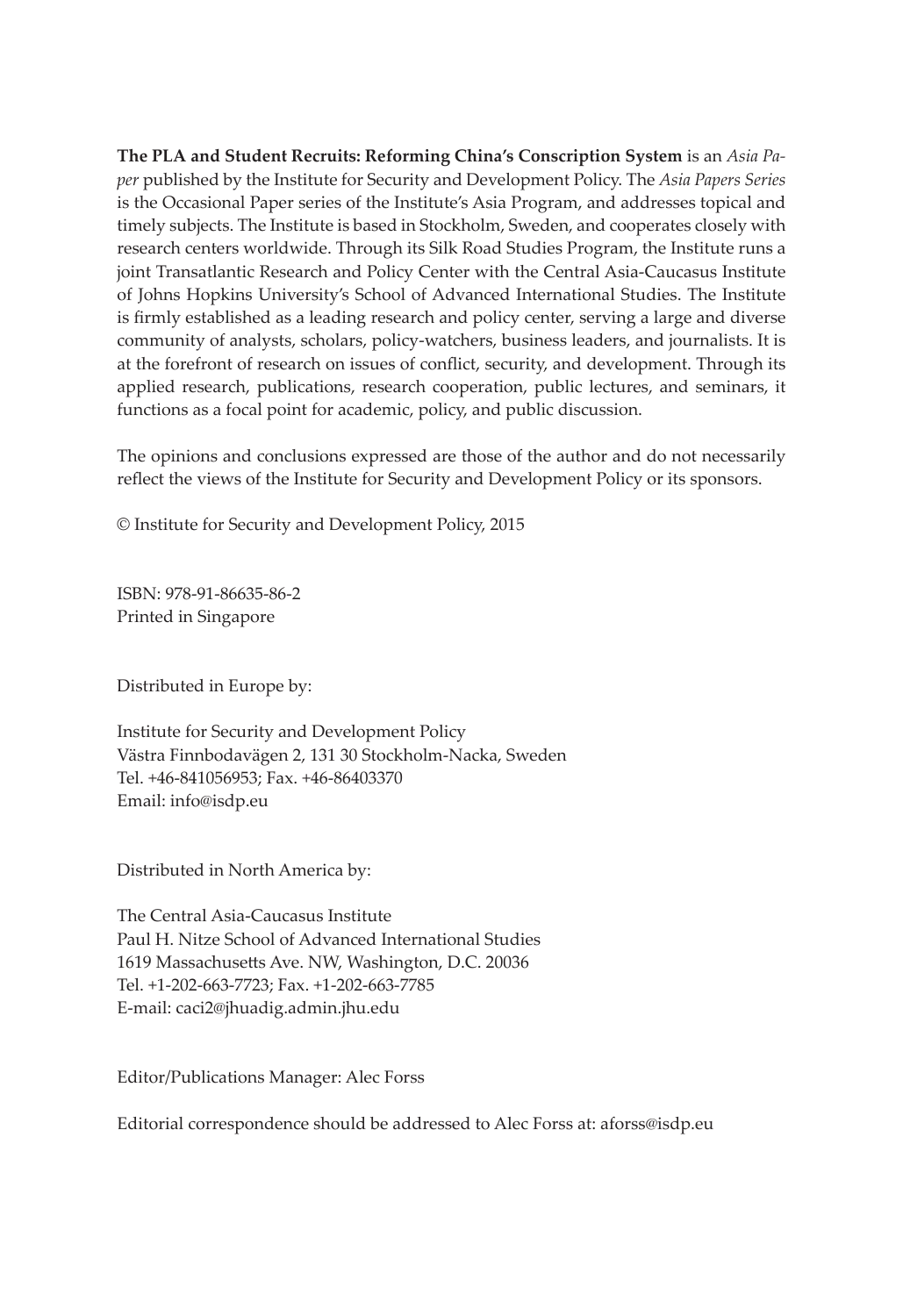## **Contents**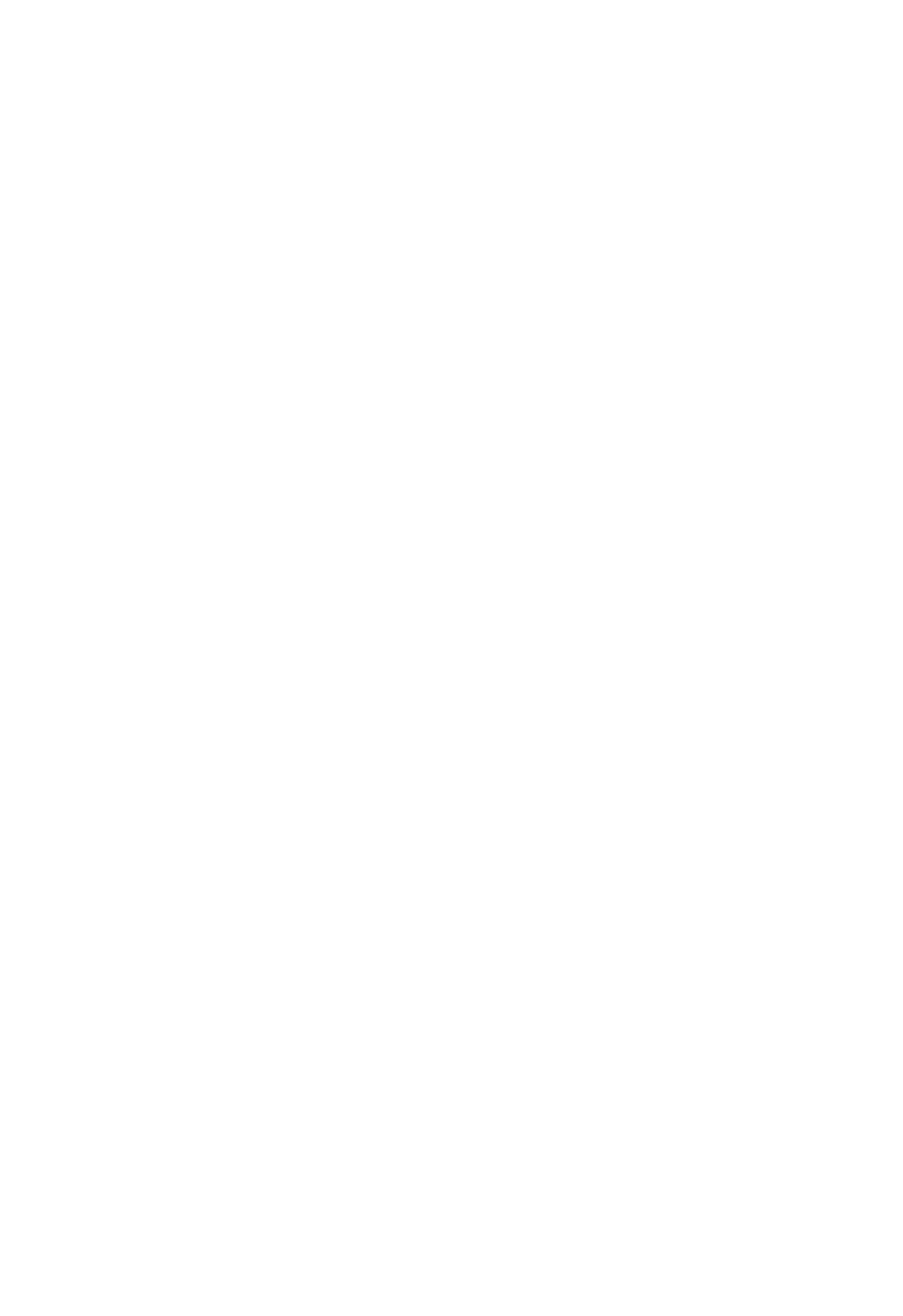### **Executive Summary**

China's conscription system has come into focus in recent years amidst changes in the regulations governing the enlistment of college student recruits into the country's military forces. This paper accordingly examines the content of these changes, the reasons behind them, and their implications.

In 2001, in accordance with the amended Regulations on Conscription Work, the People's Liberation Army began to enlist college students with 2,000 students being conscripted that year. Since then, the number has grown significantly to a yearly intake of nearly 150,000 in 2014.

In 2011 a major amendment to the Military Service Law was made, which removed the article stating that full-time students could defer their military service, and raised the maximum age for recruitment to 24 years old. Moreover, in order to further attract students, a system of preferential treatment is employed, according to which college student conscripts have their tuition fees paid for, among other benefits. The standards and measures for enlistment have also been adjusted, which include changing the physical examination criteria and also adjusting the timing of the conscription intake to coincide with graduation time.

This paper argues that the driving force behind the change in the system is that the enlistment of college students is urgently needed to rapidly advance the modernization of China's national defense and the armed forces. According to the strategic objective of adapting to conditions of informationization and informationized warfare, increased demands are placed on the quality of personnel and the need for better-educated conscripts. While this need represents the primary driver behind efforts to recruit more students, other factors include the difficult labor market for graduates as well as the increase in the proportion of college students within a declining population of those of enlistment age.

In sum, it is argued that the growing enlistment of college students benefits not only the Chinese armed forces, but also student recruits and the nation of China as a whole. Looking to the future, it is predicted that highlyeducated college students will become an increasingly significant cohort within the PLA, playing an important role as it modernizes and adapts to the dictates of warfare in the twenty-first century.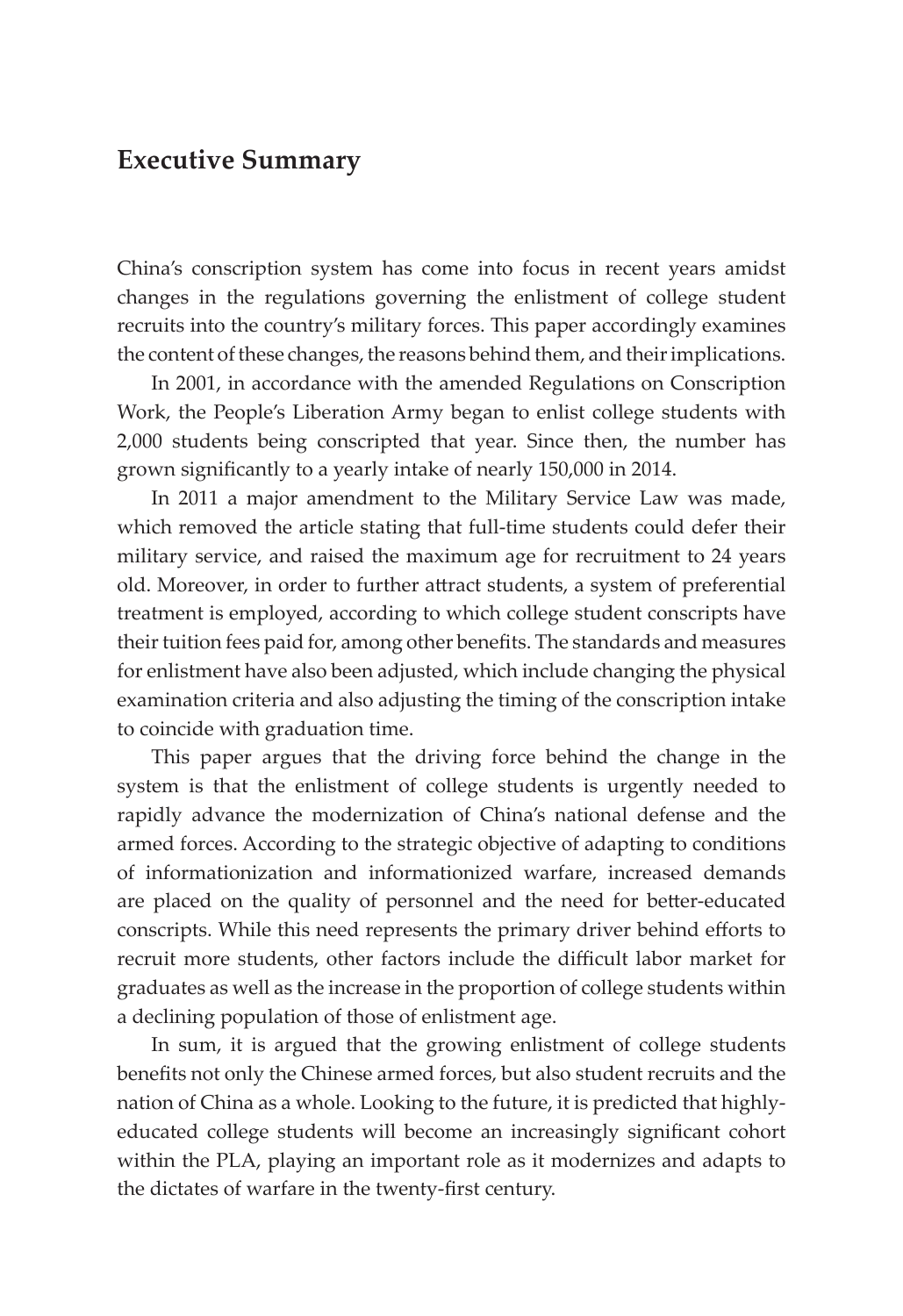## **Reform of China's Conscription System**

During the Warring States Period between 475 and 221 BC, the Chinese military strategist Sun Bin once said, "Whether you could win a war depends on conscription."1 Conscription is essential since it provides the necessary human resources for the building of the armed forces. More than two thousand years later, conscription is as important as ever as China modernizes its military forces and seeks to draft more educated personnel into its ranks.

The People's Liberation Army (PLA) began to enlist college students in 2001 in accordance with the amended Regulations on Conscription Work (2001 年《征兵工作条例》). Thereafter, the number of college student recruits has been gradually increasing in line with changes in the legal regulations governing the enlistment of students from formal institutes of higher education into the PLA and the Armed Police Force for active service. The law has experienced two major amendments: the first one, from the *deferment* of military service to the *possibility* of being recruited; the second one, from the *possibility* of being recruited to the *obligation* of military service.

#### **From Deferment to Obligation**

The Military Service Law of 1998 stated that "the enlistment of a citizen eligible for enlistment may be deferred if he is a student in a full-time school."2 This regulation excluded college students at full-time regular institutions of higher education from being enlisted. Article 12 of the 1998 Military Service Law ruled that each year, male citizens who have reached 18 years of age by December 31 shall be enlisted for active service. Those who are not enlisted during the year shall remain eligible for active service until they are 22.<sup>3</sup> Since, however, it is customary for students to stay at college between the ages of 18 to 22, they would thus still be exempted after graduation as they would exceed the age limit.

<sup>&</sup>lt;sup>1</sup> Sun Bin's *Art of War* is a classic work on military strategy.

<sup>2</sup> 1998 年《中华人民共和国兵役法》规定:"应征公民是……正在全日制学校就学的学 生,可以缓征 (Article 15, Military Service Law of the People's Republic of China, 1998). <sup>3</sup> Military Service Law of the People's Republic of China, 1998. 1998年《中华人民共和国 兵役法》第12条。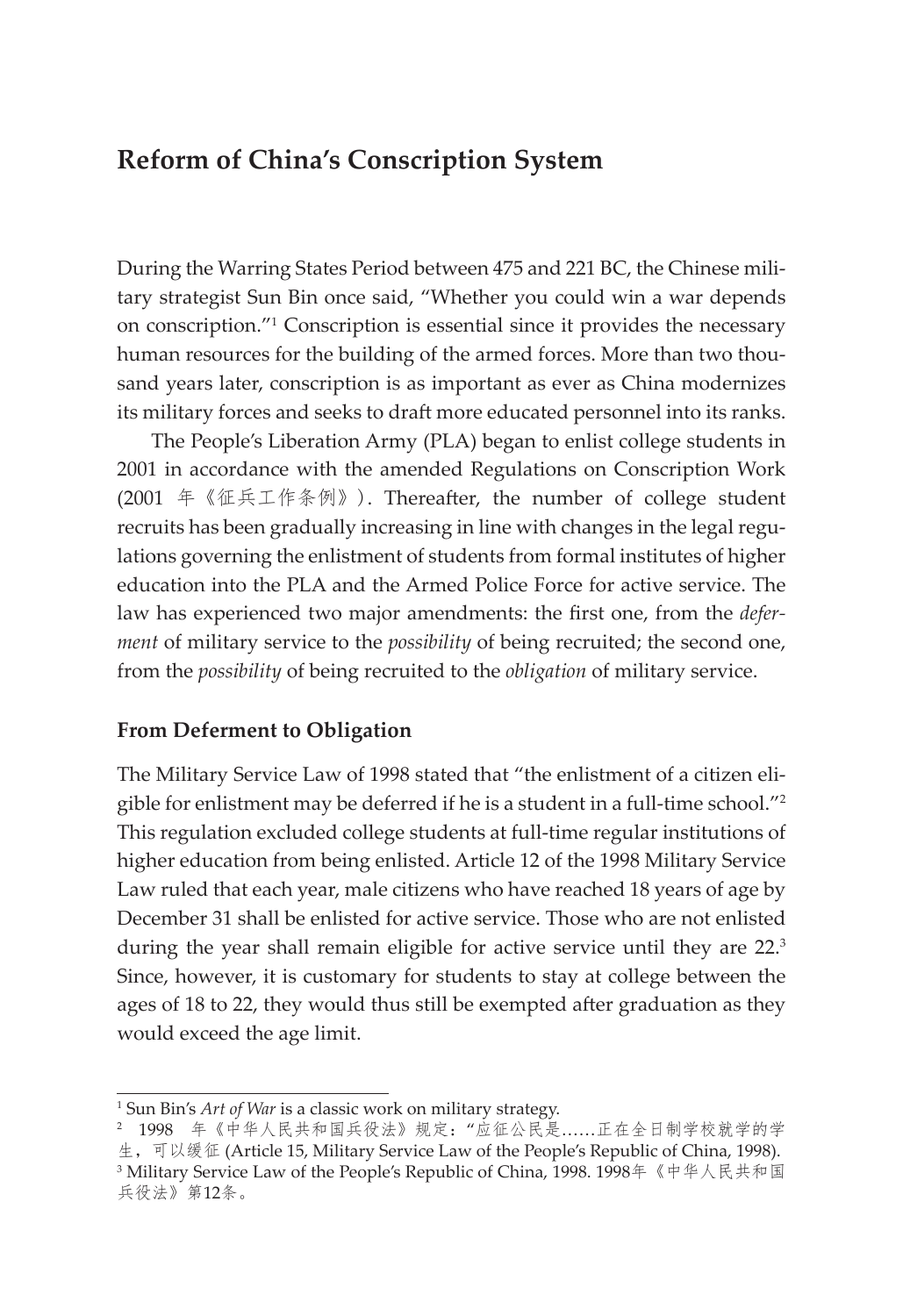The regulation of deferring the enlistment of college students reduced the number of well-educated youths eligible for military service. Consequently in 2001, according to the Regulations on Conscription Work, China abandoned deferment and introduced the following regulation: "for the students of full-time institutions of higher education, if one is enlisted voluntarily and eligible for enlistment, he can be approved for active service. The college where he stays should retain his name on the school roll and allow him to resume his studies after leaving the military."<sup>4</sup> This enabled the transition from the deferment of military service to the possibility of being recruited.

While the Regulations on Conscription Work ruled that college students were available for enlistment, the Military Service Law still insisted that college students could in practice defer their military service. By force of law, the Regulations on Conscription Work, which regulates the enlistment of citizens for active service, is subordinate to the Military Service Law. In order to solve this conflict of law and enlist more well-educated soldiers, China made a major amendment to its 1998 Military Service Law in 2011, which removed the article stating that full-time students could defer their military service, and raised the maximum age for recruitment to 24 years old.

In so doing, the 2011 Military Service Law in China stipulates that: "All citizens of the People's Republic of China, regardless of ethnic status, race, occupation, family background, religious belief and education, have the obligation to perform military service according to the provisions of this Law."<sup>5</sup> The duration of service is two years. China has thus laid the legal foundation for conscripting college students into the armed forces. It should be noted, however, that there is no need for all youths reaching the age of enlistment to join the armed forces, as potential supply exceeds demand. While obligatory by law, in practice the system is rather a selective one.

<sup>4</sup> 2001 年《征兵工作条例》第25条规定,"依法可以缓征的正在全日制高等学校就学的学 生,本人自愿应征并且符合条件的,可以批准服现役,原就读学校应当按照有关规定保 留其学籍,退伍后准其复学。"Article 25, Regulations on Conscription Work, 2001. 2001 年《征兵工作条例》第25条。

<sup>5</sup> 现行《中华人民共和国兵役法》规定:"中华人民共和国公民,不分民族、种族、职 业、家庭出身、宗教信仰和教育程度,都有义务依据本法的规定服兵役。" Article 3, Military Service Law of the People's Republic of China, 2011. 2011年《中华人民共和国兵役 法》第3条。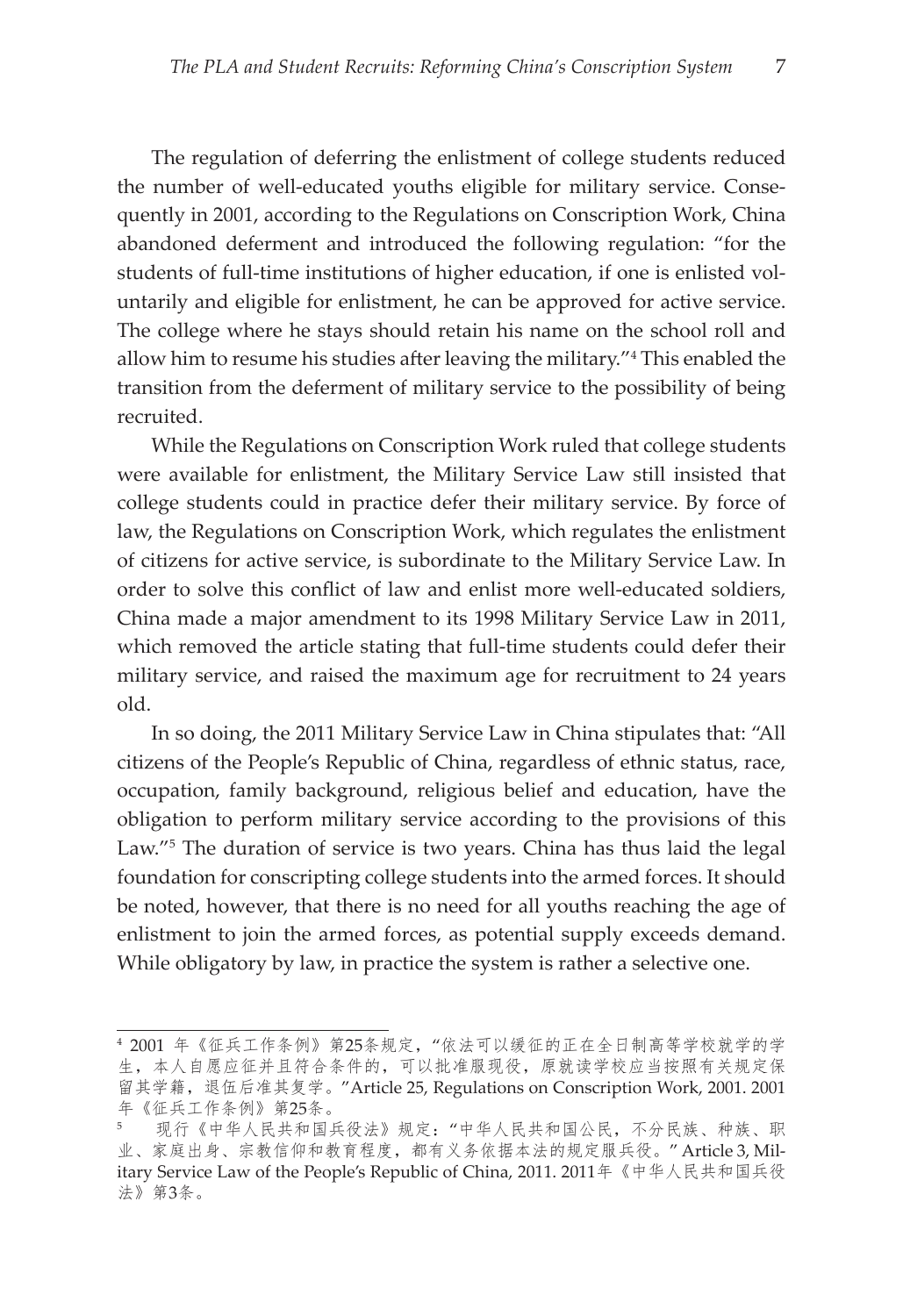#### **Increase in College Student Recruits**

Between 2001, when college students were first recruited into the armed forces, and 2014, the number of students recruited to the PLA has increased from 2,000 to nearly 150,000. The details of this trend are outlined below.

#### *Four-Year-Long Experiment (2001-2004)*

In accordance with the Regulations on Conscription Work of 2001, the PLA proceeded on an experimental basis with enlisting college students from regular institutions of higher education. In that year, 90 colleges and universities from Beijing, Shanghai, Hubei, among others, were selected, with more than 2000 students subsequently being granted to join the military. In September 2002, the Ministry of Education, Ministry of Public Security, Ministry of Civil Affairs, Headquarters of the General Staff, and General Political Department jointly issued a notice entitled "On Further Promoting the Enlistment of New Recruits from Full-time Institutions of Higher Education." After its issuance, governments at all levels, departments of the people's armed forces, and local colleges responded actively. By the end of 2002, the number of colleges and universities from which college students were enlisted had increased to 269, with nearly 3,000 college students joining the armed forces. This number subsequently increased year on year (see Table 1).

#### *Formal Promotion of Enlistment (2005-)*

At the end of October 2005, the State Council and the Central Military Commission declared that during that year's winter conscription intake, the enlistment of college students would be promoted formally and thus expanded.

The category of enlistment was expanded from general colleges and universities to key universities such as Peking University, and from experimental ones to all. According to the head of the conscription office in Nanjing Military Region, among five provinces and one city in East China, "the number and quality of college students joining the armed forces has hit a historical record. Students from some famous universities, such as Fudan University, Tongji University and Southeast University, actively regis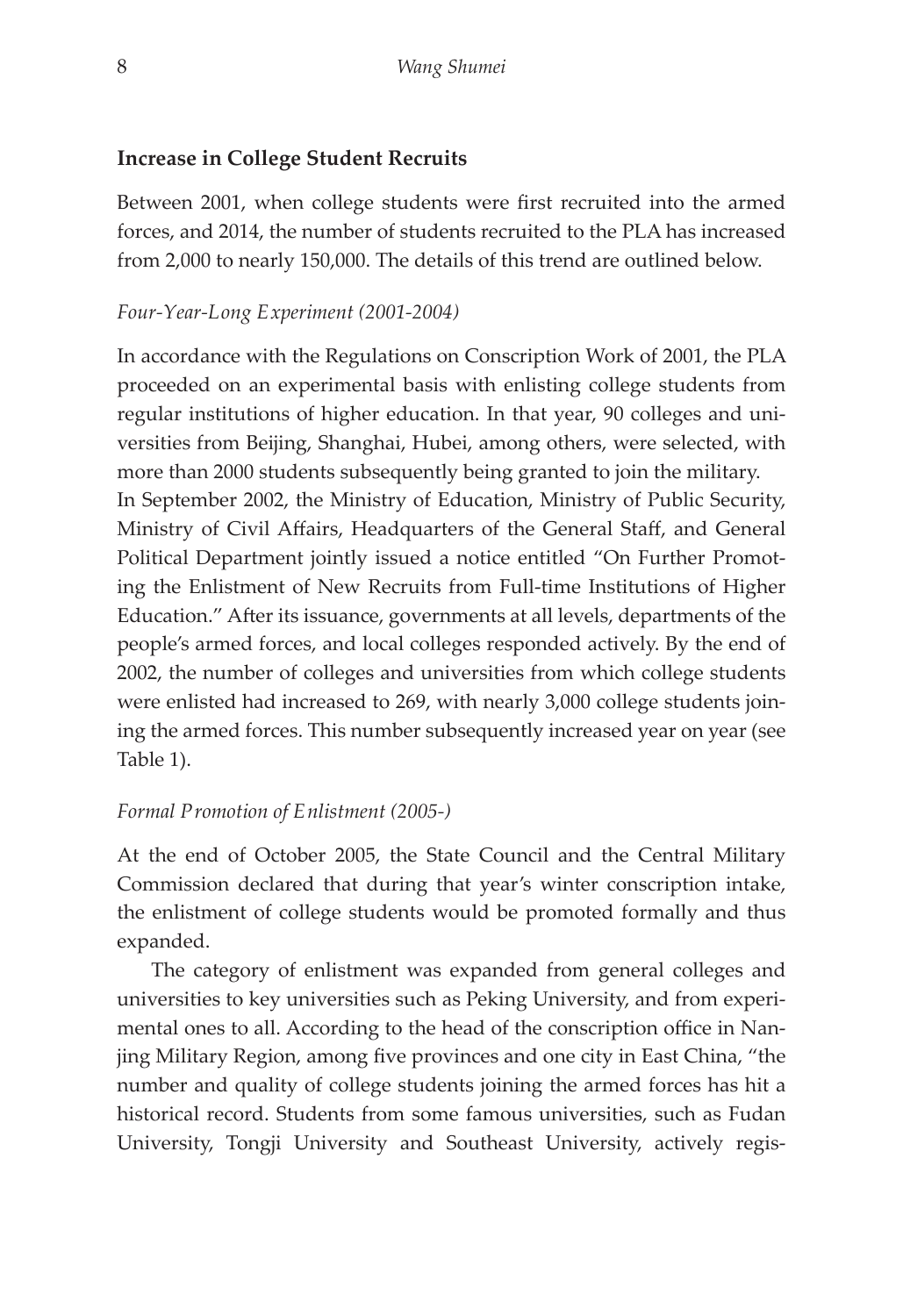tered, and the number of those enlisted has increased by about 10 percent, compared with previous years."6

In 2008, an adjustment was made in the profile of conscripts recruited, with the focus changing from rural youth and urban unemployed youth to recent graduates of colleges and universities at various levels. Thus priority was given to youths with a higher education background; furthermore, among those of the same educational background, recent graduates would be admitted first. Statistics collected from all over the country showed that the proportion of enlisted college students had consequently increased. In 2008, the number reached 38,000 with more than 900 in Beijing alone.<sup>7</sup>

| Year | <b>College Students</b><br><b>Recruited</b> |
|------|---------------------------------------------|
| 2001 | > 2000                                      |
| 2002 | 3000                                        |
| 2003 | ~2000                                       |
| 2004 | ~2000                                       |
| 2005 | ~2000                                       |
| 2006 | Not released                                |
| 2007 | Not released                                |
| 2008 | 38,000                                      |
| 2009 | 130,000                                     |
| 2010 | >100,000                                    |
| 2011 | >100,000                                    |
| 2012 | >100,000                                    |
| 2013 | ~140,000                                    |
| 2014 | ~150,000                                    |

**Table 1. The Number of College Student Recruits in China (2001-2014)**

<sup>&</sup>lt;sup>6</sup> "The enthusiasm to join the army has surged in colleges and universities—analysis of the phenomenon of the enthusiasm to join the army," China's National Defense, November 9, 2006. 高校涌动从军热――在校大学生参军热现象透析,《中国国防报》,2006  $-11-9$ 

<sup>7</sup> "The PLA conscription task of 2008 completed, more than 900 college students enlisted in Beijing," *PLA Daily*, December 31, 2008. 解放军08年征兵完成 北京900余名大学生入 伍服役, 《解放军报》, 2008-12-31。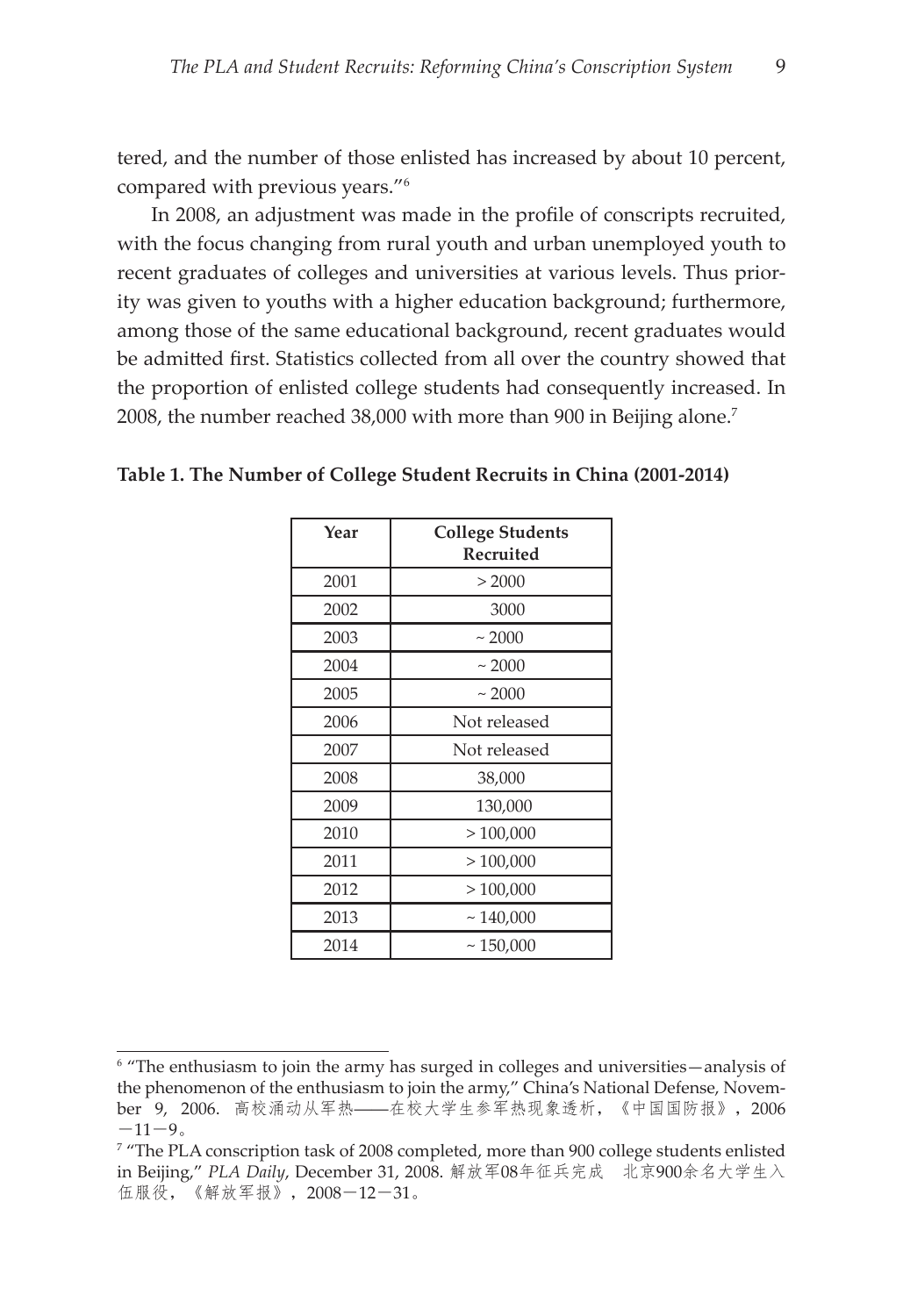In 2009, the enlistment of college students increased dramatically: 130,000 students nationwide were recruited into the armed forces in just one year; this scale has been maintained with subsequent levels of more than 100,000 each year.<sup>8</sup> In 2013, nearly 140,000 college students were enlisted. In 2014, the total number of new recruits reached about 150,000.<sup>9</sup>

#### **Preferential Treatment**

Compared to other youths, students receive preferential treatment, which can be classified into three types: preferential treatment for enlistment, for active service, and for those discharged from active service.

#### *Preferential Treatment for Enlistment*

To encourage college students to join the army, China has introduced a series of policies to facilitate their enlistment. For example, compared to youths with just high school certificates, priority is given to college students in their applications as well as in physical and political exams.

#### *Preferential Treatment for Active Service*

Preferential treatment is also given to conscripts when performing active service. This includes as follows: a pension provided by the local government, parents are given a sum of money as compensation, free visits to some scenic spots, as well as priority when it comes to transport tickets. In some cities, soldiers also take buses free of charge. It should be noted that servicemen not coming from colleges also enjoy some of these benefits. Priority is, however, given to college conscripts in terms of selection and admittance (including recommendations for direct admission) to military academies;

<sup>8</sup> Zhang Yifu and Yang Qiong, "China's conscription is in full swing, various measures are taken simultaneously to guarantee highly qualified recruits," *NetEase News Center*, International Online Report, 2011.张一夫 、杨琼:中国征兵火热进行 多措并举保高素质 兵源,网易新闻中心,国际在线报道,2011年。

<sup>9</sup>Zhao Tingting, "Conscription task allocated to colleges and universities for the first time," *Beijing Youth Daily*, April 20, 2014. 赵婷婷:征兵任务首次分配到高校,《北京 青年报》, 2014—4—20; Zhang Yanzhong and Wu Xu, "150,000 college student new recruits have come into the camp," *PLA Daily*, October 13, 2014. 张彦中、吴旭:十五万 大学生新兵入营来,《解放军报》,2014-10-13。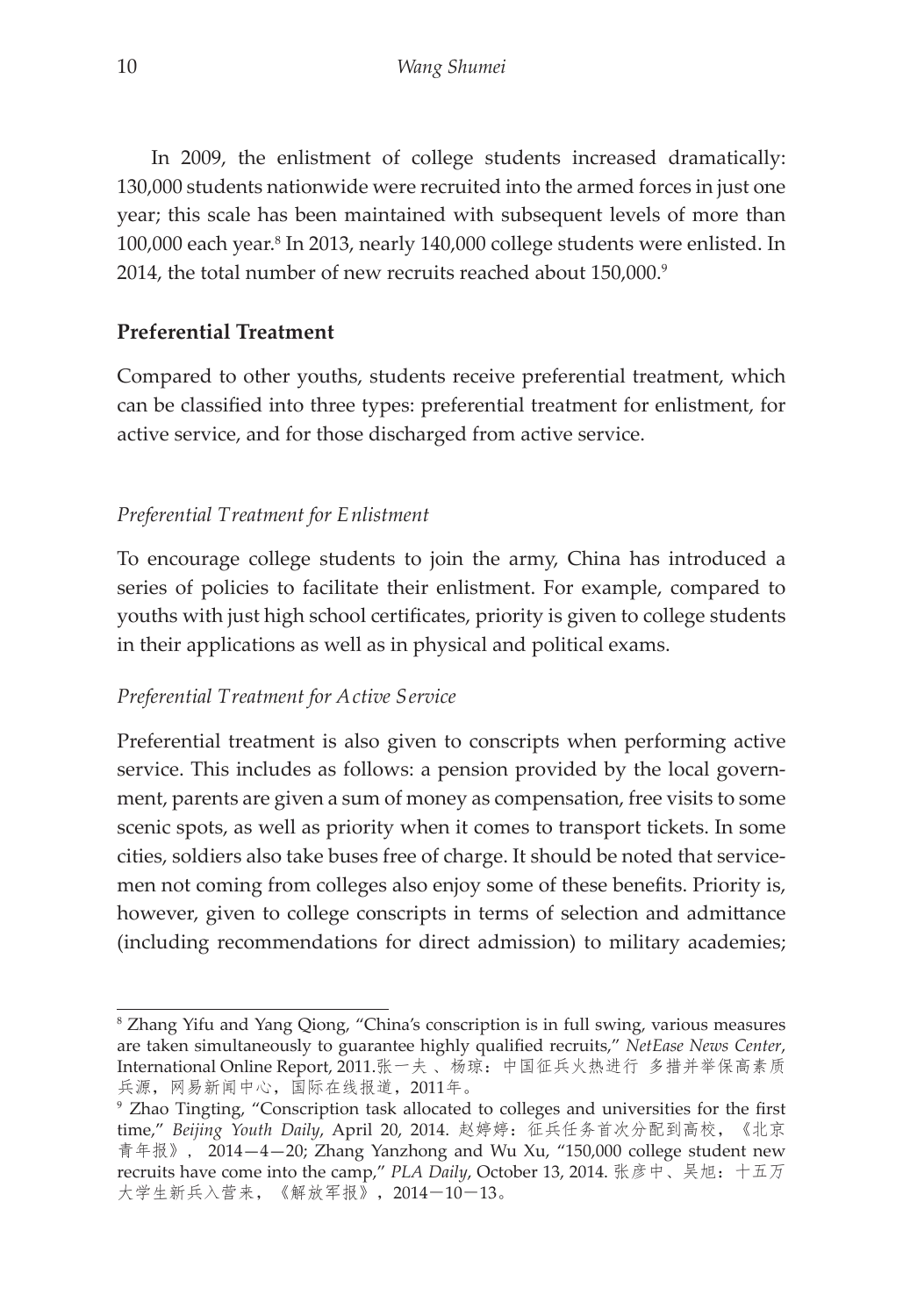promotions to be officers; selections for noncommissioned officers; and assignments to technical posts, and so on.

#### *Preferential Treatment for Dischargees*

Upon completion of military service, college students also receive preferential treatment. Tuition fees and/or student debts up to a yearly figure of 8,000 Yuan are repaid by the state. This effectively means that their education is free. Other benefits include favorable terms for entrance examinations. For example, in one particular exam retired soldiers with an education background above junior college degree will get another 10 points on top of their total written examination score; this is similarly the case when completing preliminary tests for national post-graduate entrance examinations; while those with first class and second class citations for meritorious service are exempted from the post-graduate entrance examination.

Assistance for employment and other arrangements is also given. Retired college student conscripts are more likely to be recruited by stateowned enterprises and be elected to village and neighborhood committees.

In addition, all levels of local governments have introduced preferential treatment in accordance with the respective actual situation. For example, college student conscripts from Beijing can obtain subsidies of more than 159,000 Yuan; this includes a living allowance, tuition, money provided to parents, and so on. Even more beneficial, perhaps, is that college undergraduates or recent graduates without registered permanent residence in Beijing are able to obtain it after they accomplish their studies and so can be hired by employers in Beijing.<sup>10</sup>

#### **Adjusting Conscription Measures**

In order to enlist more well-educated conscripts, China has constantly adjusted its conscription measures. In addition to publicizing conscription, the conscription intake and standards have been adjusted to comply with the situation of college students. These are outlined below.

<sup>&</sup>lt;sup>10</sup> Conscription Office of Ministry of National Defense: Four Preferential Treatments for the College Student Conscripts in 2013, National Student Recruitment Network, Jan. 24, 2014. 国防部征兵办: 2013年大学生参军入伍四大优惠政策,大学生征兵网, 2014-1  $-24.$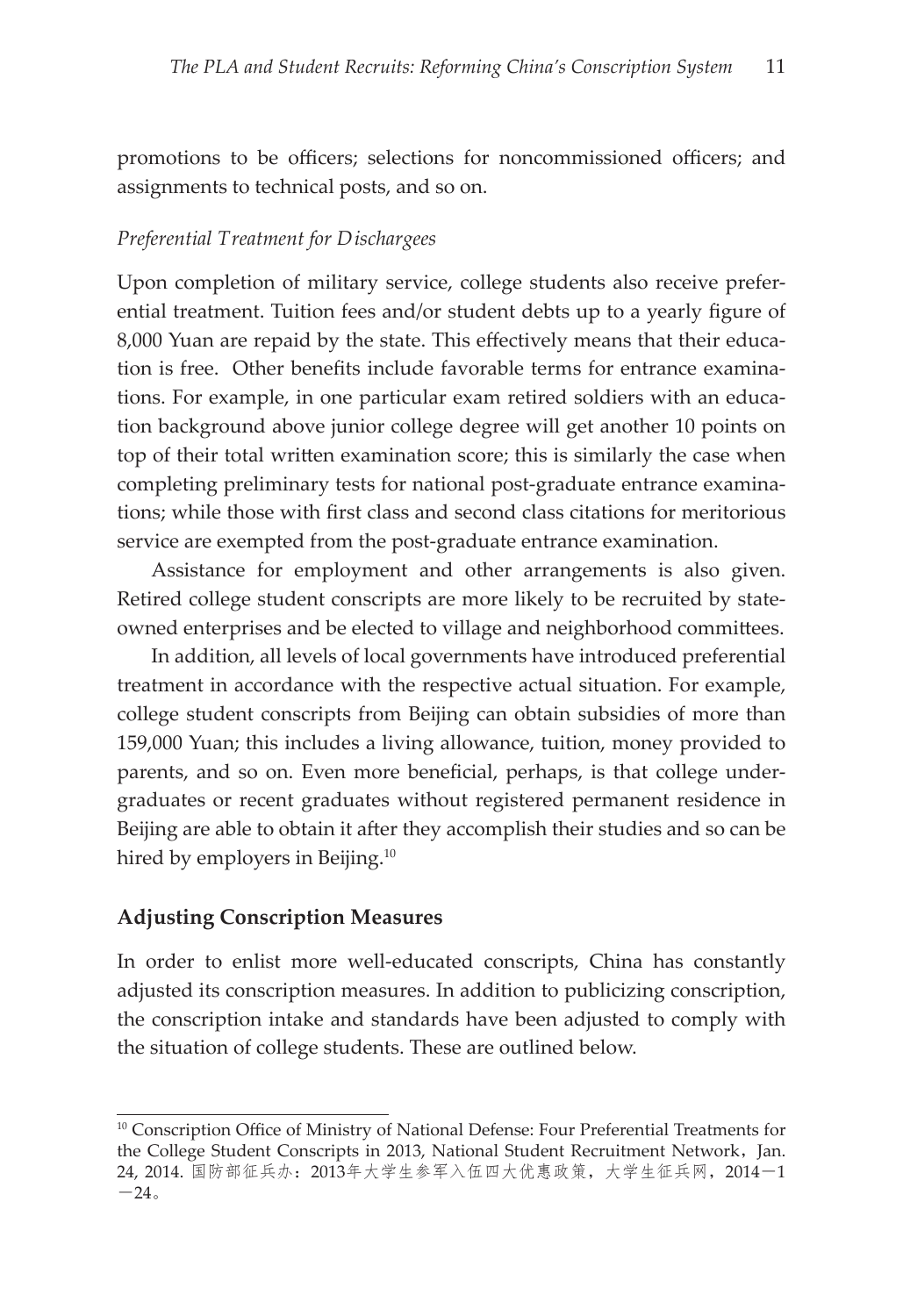#### *Adjustment of Timing of Conscription Intake*

From 1990 to 2013, China undertook conscription once a year in winter. This was, however, unfavorable for enlisting college graduates, as the majority of them would sign employment contracts in the beginning of autumn. Therefore, a large number of excellent graduates would have instead gone into employment rather than sign up for active service. To rectify this, in 2013 the conscription intake across the country was altered to the summer and autumn rather than winter. In so doing, this will better coincide with the graduation of students and so guarantee a direct flow of graduates from colleges to the armed forces. Indeed, this step has already resulted in a better enlistment ratio of recent graduates.

#### *Adjustment of Physical Standards for Enlistment*

In order to enlist more well-educated conscripts, the Conscription Office of the Ministry of National Defense has amended the "Physical Examination Standards for Citizens Eligible for Enlistment." Amendments to height, eyesight, and weight have been made. The physical examination standards for conscription as of 2014 are detailed in the table below. The adjustments made show a slight easing in the criteria, thereby increasing the number of college students eligible to perform active service.

|                 | Standards before 2014                                                                                                                                                                                                                                                             | New Standards as of 2014                                                    |
|-----------------|-----------------------------------------------------------------------------------------------------------------------------------------------------------------------------------------------------------------------------------------------------------------------------------|-----------------------------------------------------------------------------|
| Height (male)   | Above 162 cm                                                                                                                                                                                                                                                                      | Above 160 cm                                                                |
| Height (female) | Above 160 cm                                                                                                                                                                                                                                                                      | Above 158 cm                                                                |
| Weight (male)   | No more than 25 percent over<br>the standard weight                                                                                                                                                                                                                               | No more than 30 percent over<br>the standard weight                         |
| Weight (female) | No more than 15 percent over<br>the standard weight                                                                                                                                                                                                                               | No more than 20 percent over<br>the standard weight                         |
| Eyesight        | With an education background<br>of junior college degree (in<br>2008) no less than 4.9 for the<br>right eye; no less than 4.8 for<br>the left; for those with an edu-<br>cation background above junior<br>college degree, no less than 4.6<br>for right eye and 4.5 for the left | no less than 4.6 for the right<br>eye; no less than 4.5 for the left<br>eye |

**Table 2. Physical Examination Standards for Conscription**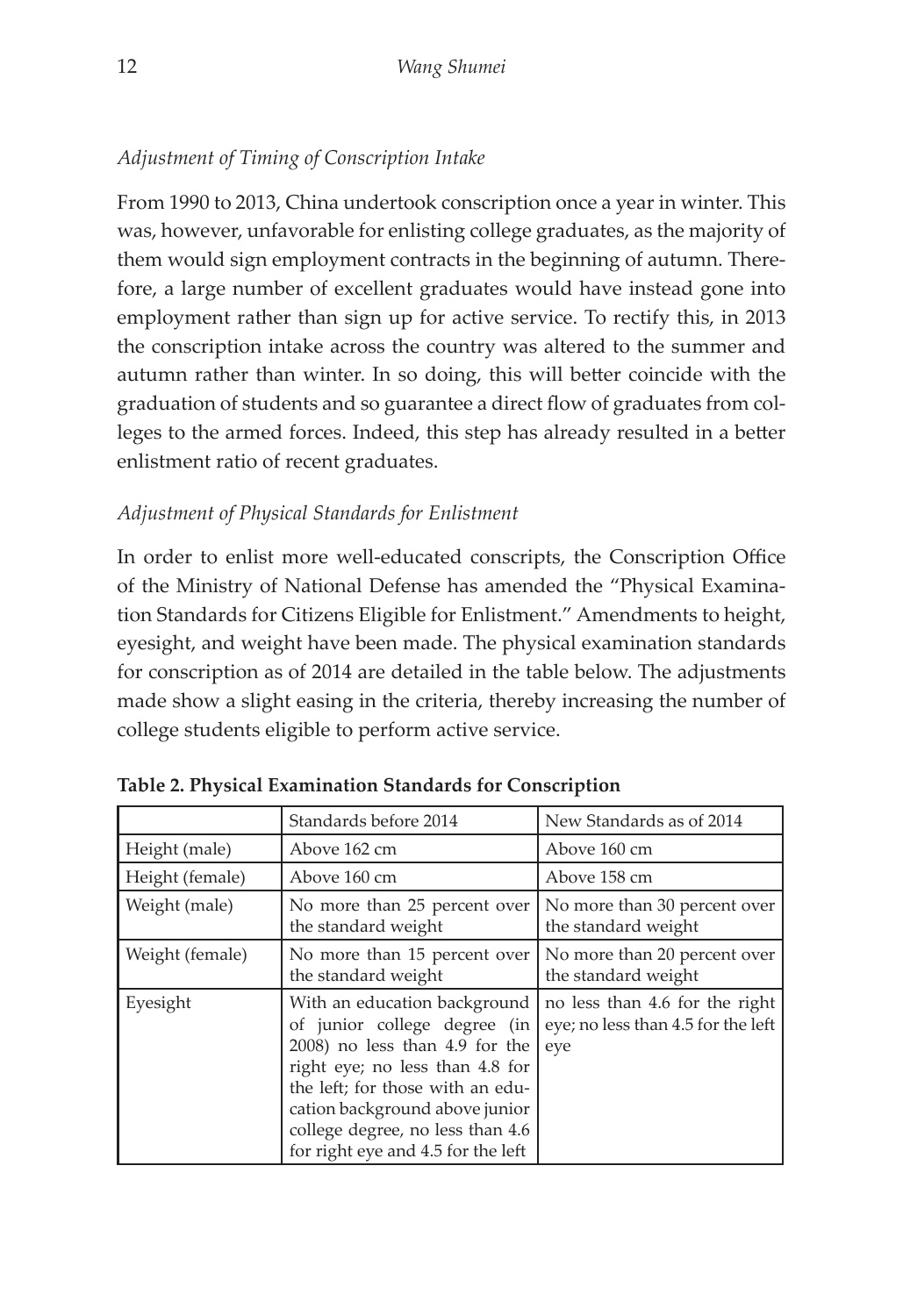#### *Amendments to Conscription Age*

In 2013, candidates included college undergraduates and graduates of conscription age. In 2014, the criterion was further expanded to include college freshmen. The conscription age has also been raised. In 2007 and 2008, it was raised to 22 for those with an educational background of and above junior college. Since 2011, the conscription age for undergraduates of regular institutions of higher education has risen to 22, while that for graduates of higher vocational schools (specialized schools) has risen to 23, and for graduates with an educational background of and above undergraduate it has risen to 24.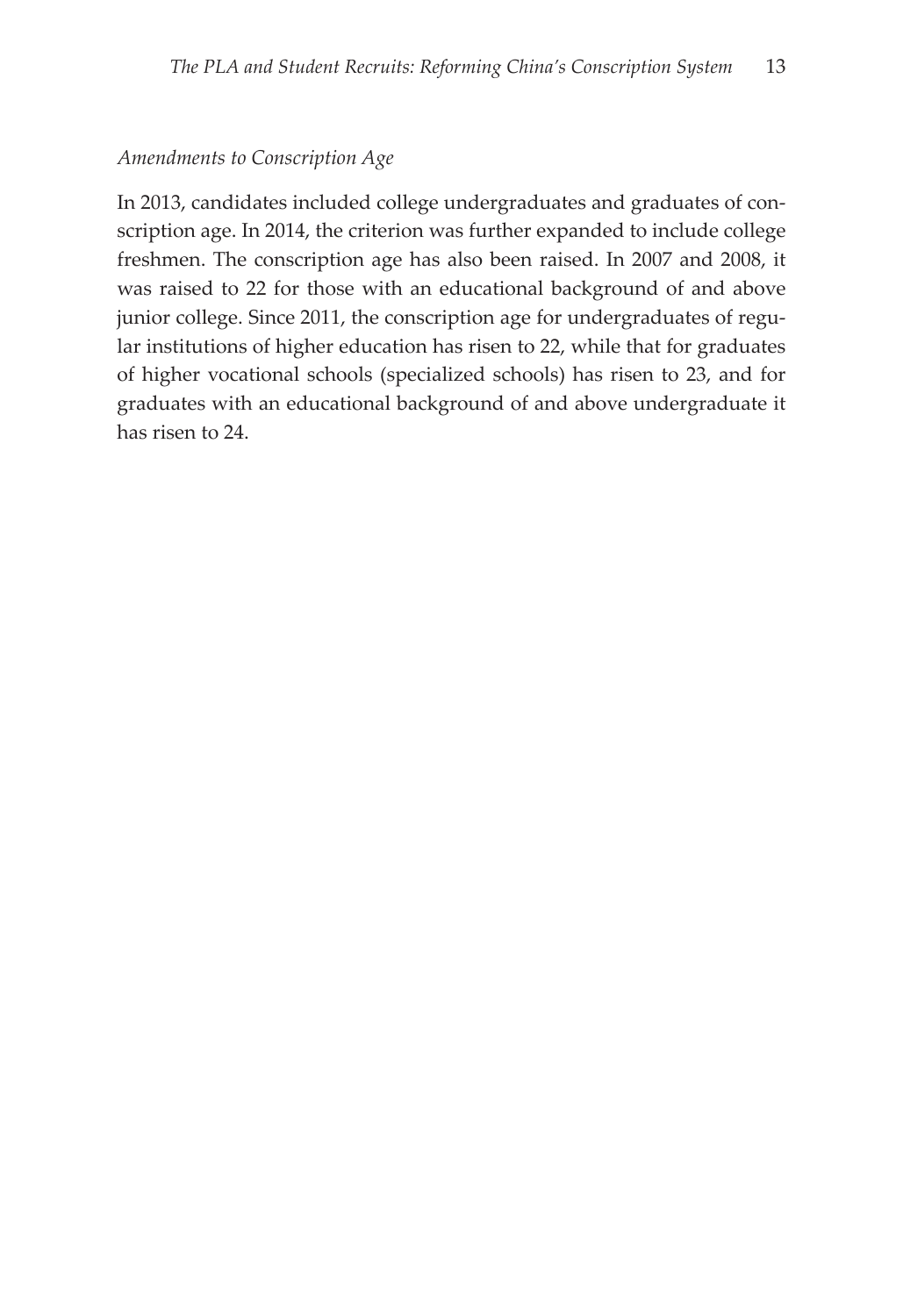## **Major Drivers Behind the Reform**

As the previous section has examined, since 2011 China has abolished the regulation that college students could defer military service, with the result that a large number of college students have since been recruited into the PLA. The reasons for the change in conscription policy are considered here.

#### **Adapting to Conditions of Informationization**

In the nineteenth century, Engels pointed out that war will be won by man instead of by guns. Chairman Mao also decreed that "Troops that are not armed with culture are the stupid ones, and stupid troops cannot defeat enemies."11 It follows that well-educated servicemen are critical to the decisive factors of warfare.

The backdrop for the change in conscription policy to enlist more students is the nation's overall planning in response to security threats confronted both at home and abroad. In order to fulfill the three-step strategy of the modernization of Chinese armed forces according to schedule, substantial growth is needed in the construction of national defense and the armed forces.

Furthermore, with the strategic objective of the armed forces being to build informationized forces, the goal is to be able to win wars under informationized conditions. Informationized troops will require higher skills in operating modernized weapons. Indeed, the director of conscription in Beijing holds that while "high-tech weapons and equipment are used widely in the armed forces, higher requirements are a must in terms of soldiers' overall quality. Some soldiers are assigned to operate new equipment worth millions of Yuan, or even more than tens of millions, and that it is impossible for them to do so if they don't have certain quality and technical skills."12

<sup>11</sup> Mao Zedong, "The United Front in Cultural Work," *Selected Works of Mao Zedong*, Volume 3 (Beijing: People's Publishing House, 1991 edition), p. 1011. 毛泽东:《文化工作中 的统一战线》,《毛泽东选集》第3卷,人民出版社1991年版,第1011页。

<sup>&</sup>lt;sup>12</sup> "China drastically adjusts the conscription policy, college students join the army in succession in order to alleviate the employment pressure," *SOHU*, news.sohu. com/20081118/n260703924.shtml. 中国大幅调整征兵政策大学生纷参军缓就业压力,搜 狐新闻。"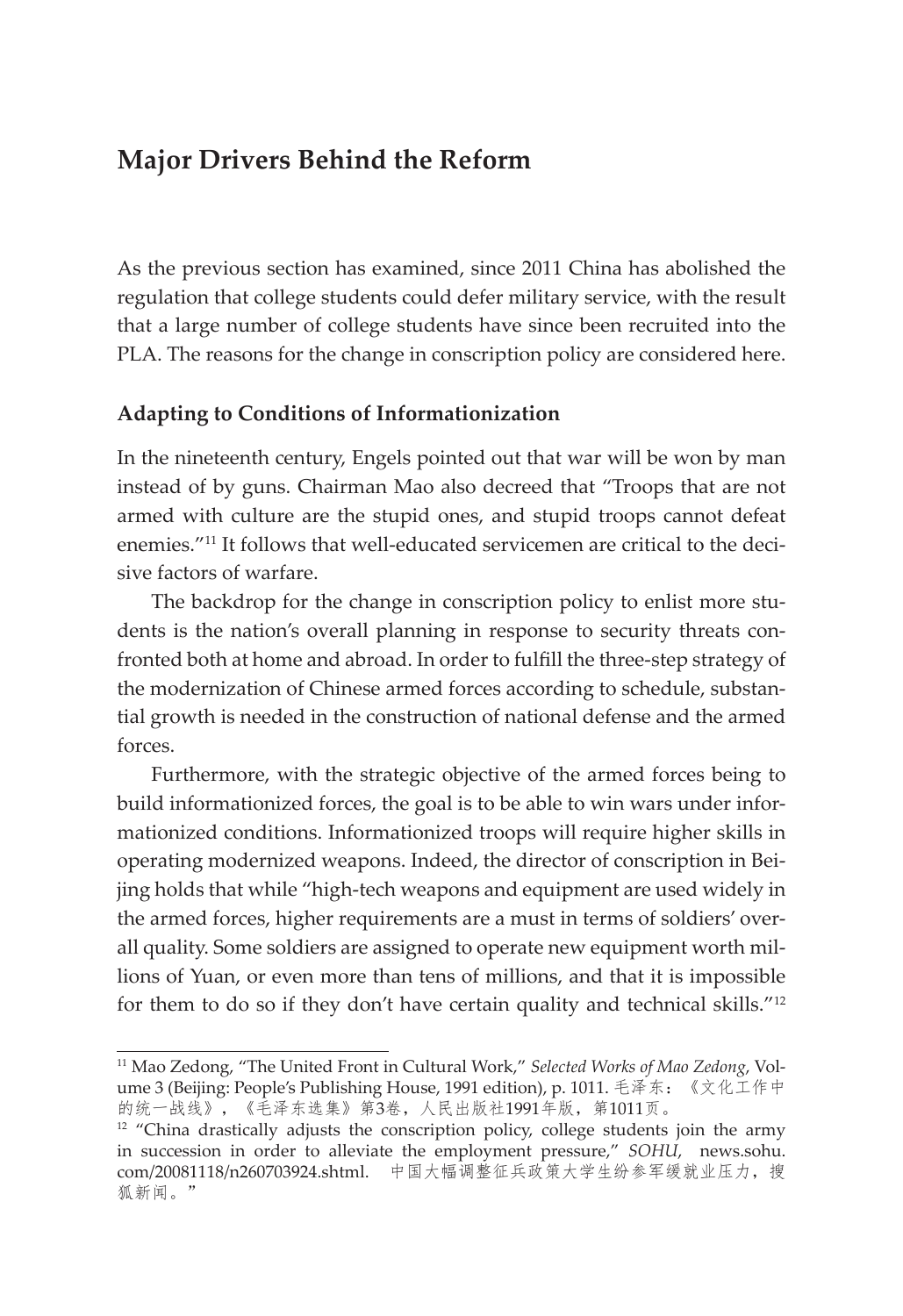Accordingly, there is a need to improve the quality of servicemen to meet the new demands of the armed forces—including the modernization of weapons and equipment. This requires having a higher quota of well-educated and highly qualified young personnel.

#### **Demographic Change and Higher Education**

Currently, the Chinese population is undergoing demographic change with the number of elderly increasing (14.9 percent of the population were over  $60$  in 2013),<sup>13</sup> while the number of youths is falling amidst a relatively low birth rate. As a proportion of the total population the number of those aged 14-35 has declined from 39.48 percent in 2000 to 30.93 percent in 2009. The proportion has thus dropped by 8.55 percent within the space of a decade. In terms of absolute numbers this represents a decline of 77.75 million. This also means that the number of those of conscription age between 18 and 22 eligible for active service is on the decline. Taking Beijing as an example, in 2008 the number of youths eligible for enlistment was over 500,000; by 2014 this number had dropped to less than 300,000.14

At the same time, the proportion of college students per conscriptionage population is increasing year by year. Indeed, higher education developed rapidly in China in the 1990s, with 1999 representing a watershed year in terms of the beginning of a large-scale enrollment expansion in Chinese institutions of higher education. In 2002, the ratio of school leavers enrolling at colleges attained 15 percent, indicating that higher education in China is no longer only for the elites but the masses. In 2013, this ratio had reached 34.5 percent. The above means that the number of those choosing a college education instead of going into the armed forces has been increasing.

Consequently, by increasing the age limit for conscription to 24, this means a larger number of youths are eligible to be recruited. Furthermore, as the number of college students is increasing as a proportion of a declining conscription-age population, it is therefore natural that the PLA looks to increasingly recruit students from colleges.

<sup>&</sup>lt;sup>13</sup> Wu Yushao, "Actively respond to the challenges brought by the aging of population," *Guang Ming Daily*, October 11, 2014. 吴玉韶:"积极应对人口老龄化的挑战",《光明日 报》,2014-10-11。

<sup>&</sup>lt;sup>14</sup> "Beijing stipulates that male freshmen should submit military service certificates, otherwise their admission would not be allowed," *Beijing Daily*, August 25, 2011. 北京规定 大一男生需提交兵役证 否则不准许入学,《北京日报》,2011-8-25。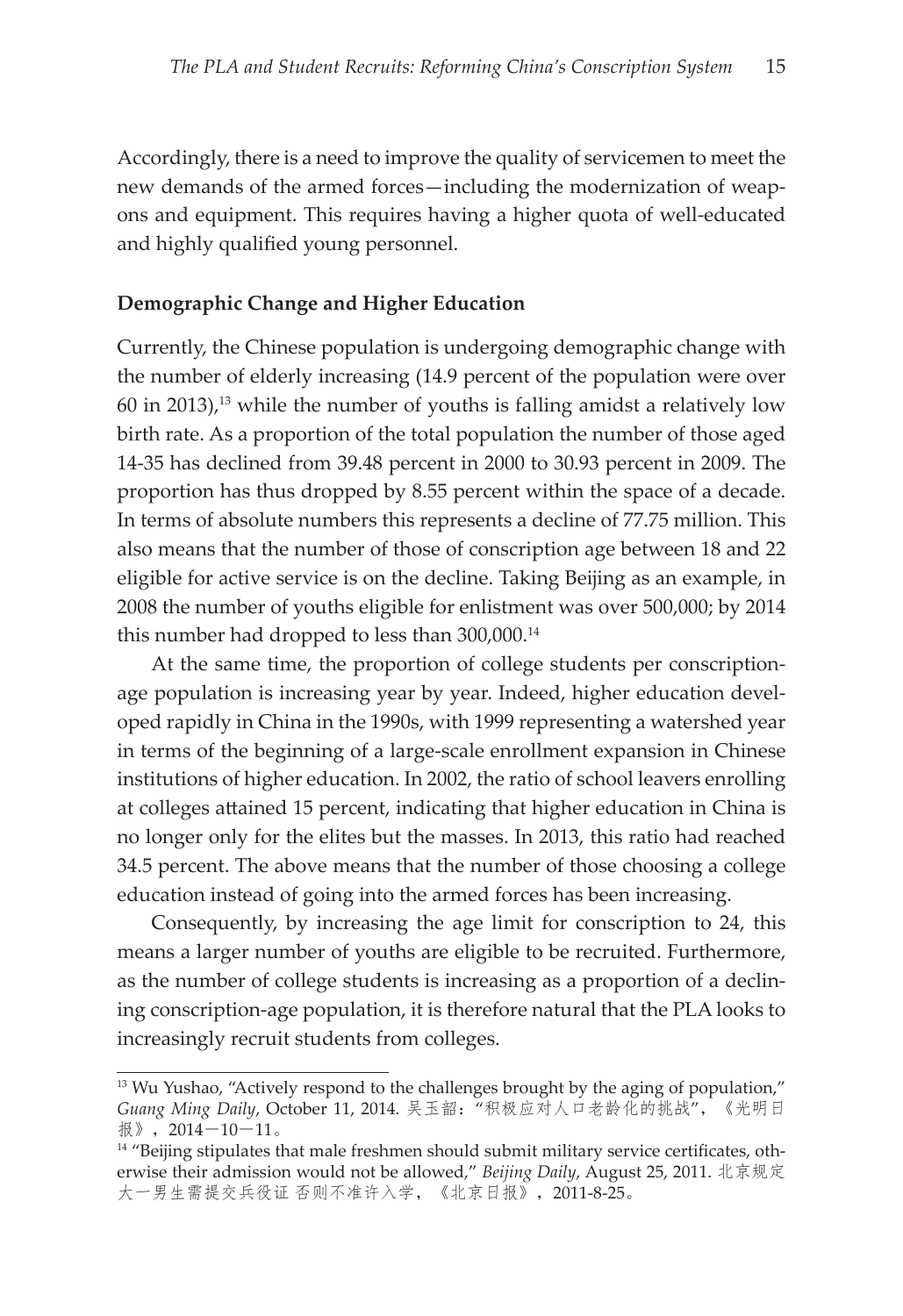#### **Competition**

The armed forces face competition from alternative employers. Rather than conduct military service, many high school graduates (who choose not to enroll or fail to be enrolled in college) choose to work in factories or companies. Some companies provide such preferential treatment as training, promotions, and insurance, among other benefits, in addition to the basic monthly pay of 2,000-3,000 Yuan. This is an attractive option for many as the perception of military service is that it involves danger, high-intensity training, and strict discipline—factors which can serve to put off potential conscripts. The latter combined with the attractiveness of other options has resulted in the loss of many potential conscripts. Hence, as previously examined, it has been necessary for the PLA to tighten the regulations as well as practice preferential treatment to attract new recruits, especially college students.

#### **Employment Difficulties**

The issue of the employment of college students has become a prominent problem in China—one which may impact the welfare of families and even social stability. Since the large-scale enrollment expansion of China's higher education in the 1990s, the number of college graduates has steadily increased. In 2014, the number of college graduates of China's regular institutions of higher education reached 7.27 million, larger than the total population of Denmark or Norway. However, high-end job opportunities commensurate with their skills has not kept pace.

China is facing economic challenges at the same time as its workforce (in terms of the working-age population) has increased. While demand for skilled workers in some emerging industries has increased, traditional industries as well as those oversubscribed are faced with a supply of labor outstripping demand. This is further exacerbated by the fact that China's economic growth has slowed down to 7.3 percent in the third-quarter of 2014.15

<sup>&</sup>lt;sup>15</sup> Yang Yiyong et al., "Analysis and Prospect of China's employment situation (2013-2014), China's National Conditions," guoqing.china.com.cn/2010-01/08/content\_31129073.htm (Editor's note: URL link not working as of January 22, 2015). 杨宜勇等:2013-2014年 中国就业形势分析与展望。中国国情,2010-01-08。 "The overall situation remains stable, while the problem remains to be cracked—how to view the current employment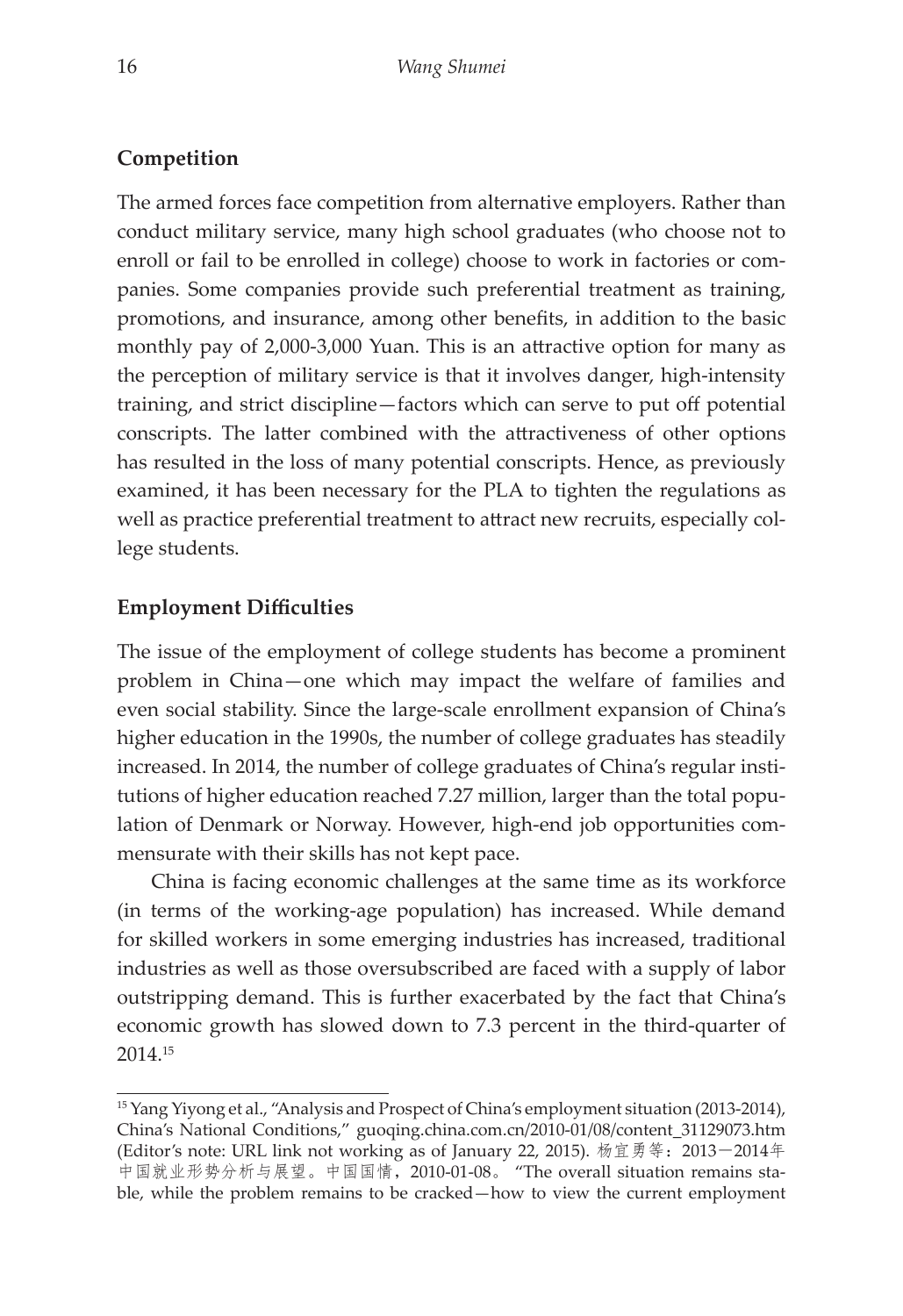In the face of the severe employment situation, the government, colleges, and employers have cooperated to broaden channels of employment. In so doing, the government has stressed that the employment of college graduates should be prioritized, and that the enlistment of college students into the armed forces is one measure to strengthen the employment of college graduates.

In March 2009, then-premier of the State Council Wen Jiabao pointed out in the government work report of the second session of the Eleventh National People's Congress that college graduates can "join the army." He subsequently later stressed in an executive meeting of the State Council that enlistment of college graduates who would devote themselves to national defense would be encouraged. In the same year, the armed forces recruited 130,000 college students in tandem with the government's initiative.

In 2008, furthermore, the Chinese armed forces carried out a comprehensive recruitment of non-commissioned officers directly from among graduates of regular institutions of higher education. In September 2011, the General Staff, the General Political Department, and the General Logistics Department jointly issued the "Tentative Procedures to Select Officers from College Graduate Conscripts," according to which college student conscripts would be given preference in the selection of non-commissioned officers and in registering to the examinations of military academies. Those who excel and conform to the stipulations would be directly selected to be officers. In 2011, more than 4,000 college student conscripts were promoted to be officers in the PLA and the Armed Police Force, while 400 outstanding candidates were recommended for admission to military academies. 16

While in the long run the enlistment of college students will not fundamentally solve their employment problem, the fact of deferring employment, and that some students subsequently remain in the armed forces beyond the period of conscription, does to some extent alleviate pressure on the labor market.

situation in China," *XinhuaNet*, May 28, 2014. 形势总体平稳 难题仍待破解――如何看 待我国当前就业形势,新华网,2014-5-28。

<sup>&</sup>lt;sup>16</sup> "The three general headquarters: the whole army arranges 4,000 college graduate soldiers to be promoted to be cadres," *XinhuaNet*, new.xinhuanet.com/mil/2011- 09/16/c\_122041491.htm (Editor's note: URL link not working as of January 22, 2015). 三总 部:全军安排4000名大学毕业生士兵提干。新华网。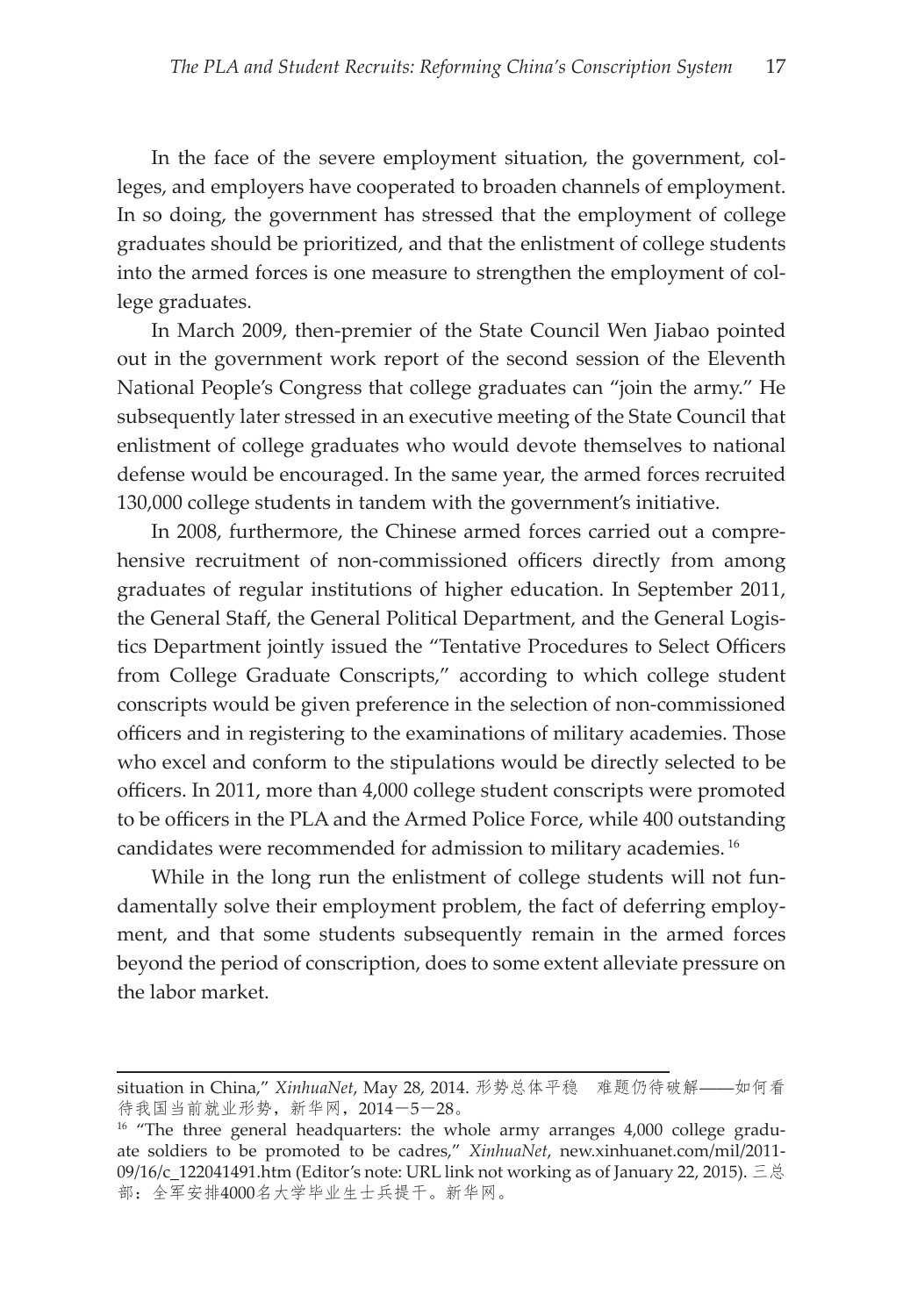## **Development Prospects**

The enlistment of college students is essential for the speeding up of the modernization of China's national defense and its armed forces. As previously examined, in order to achieve the strategic objective of building an informationized force and winning informationized warfare by the middle of the twenty-first century, large numbers of highly qualified conscripts will be needed. At present, the proportion of college student conscripts has reached 10-15 percent in the grass root units of the PLA.

Talent has traditionally always been the scarcest resource for the modernization of China's armed forces. Nevertheless, it is estimated that by 2020 the number of people with a higher education degree among the workingage population will have doubled compared to 2009.<sup>17</sup> This means that China and its armed forces will have an increasingly large talent pool to draw from. In the next three to five years, it is predicted that the number of college student conscripts recruited by the armed forces will gradually increase. Thus, as more and more college students join the army, so their role in it will be further enhanced.

College student conscripts are mostly allocated to the grass root units of the PLA. However, some of them are given preference to be allocated to highly technical posts, while others take up posts as clerical staff and monitors or network room administrators; or still else work in theory publicizing, among other posts. No matter in what position, it is obvious that, with a strong sense of responsibility and work efficiency and quality, they quickly grasp professional military skills; excel in organized training; master subjects requiring a relatively high knowledge of informationization; and play an active role in completing major military exercises and performing diversified military tasks. In a survey comparing college students with non-college-student conscripts, it was found that 90 percent of the former performed better in practical work duties.

<sup>&</sup>lt;sup>17</sup> Li Shuohao and Li Wenping, "Research on the development of our nation's higher education scale from2013 to 2030," Open Education Research, No. 6, 2013. 李硕豪、李文 平:"2013-2030年我国高等教育规模发展研究",《开放教育研究》,2013年6期。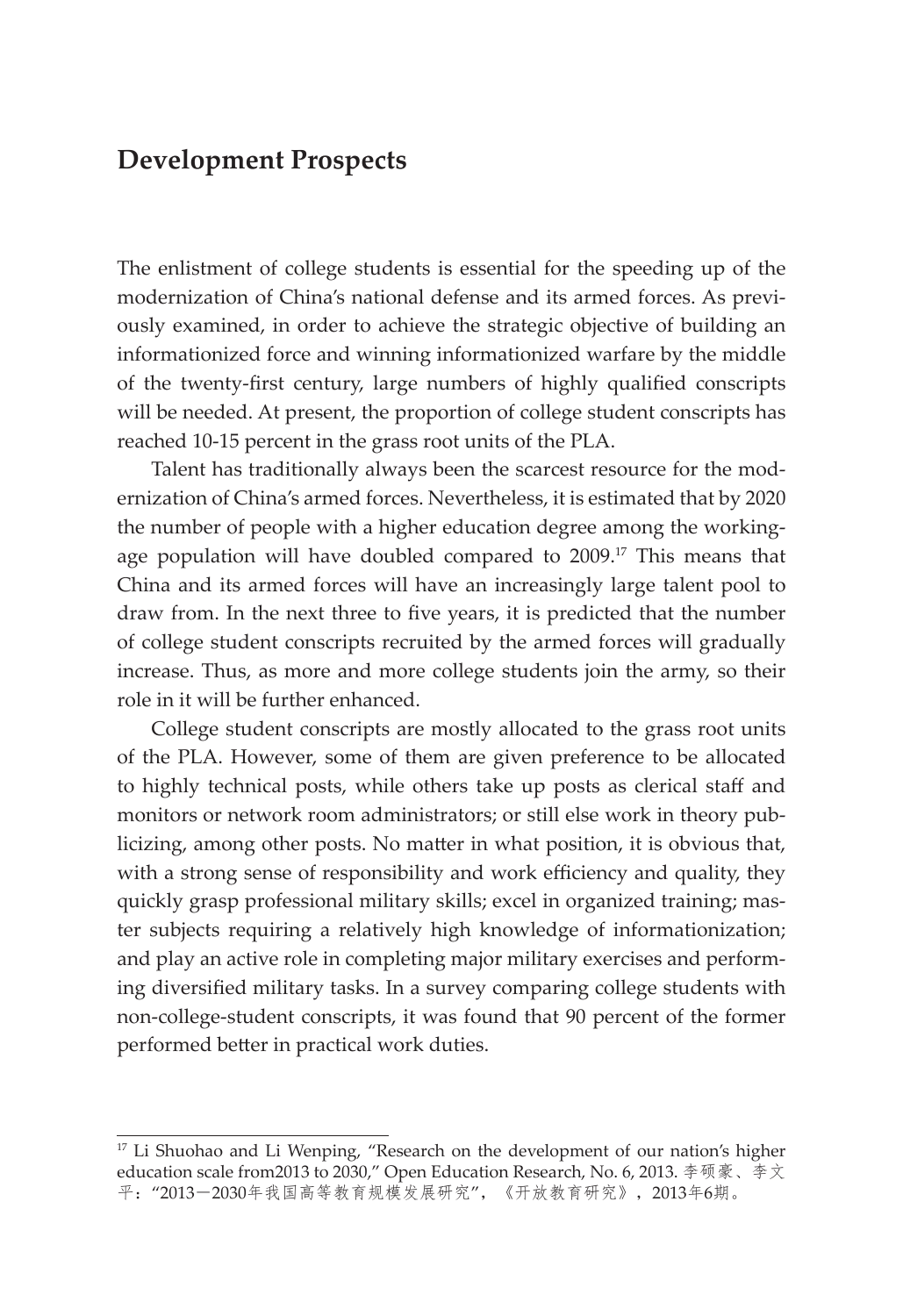That college student conscripts have won the trust of the troops and taken up important positions due to their performance is borne out by statistics. In a certain detachment of the North China Sea Fleet of the PLA Navy, for instance, among the 42 college student conscripts who joined in 2009, 6 of them were promoted to be officers while 13 remained and became noncommissioned officers.<sup>18</sup>

In addition to the skills and qualities that college student conscripts bring, it is also clear that the armed forces are a fertile ground for growth and development. Willpower and stamina, practical hands-on ability, and a sense of espirit de corps are all qualities which conscripts acquire. Furthermore, these qualities are useful not only in the armed services, but are beneficial even after military service as former conscripts go through their lives, and which puts them at a competitive advantage to those without military experience. As the deputy director-general of the Department of College Student Affairs of the Ministry of Education has said, "the macro environment of the armed forces is a fine place for development."<sup>19</sup>

With a solid cultural basis, lively minds, and quick receptivity, college student conscripts have already changed the composition of troops, enhanced troop quality, added new blood and vitality to the armed forces, and effectively boosted the grass root construction and management of troops. In the next five to ten years, as the number of those of enlistment age will continually decrease as a proportion of the population, the Chinese armed forces will be increasingly compelled to shift its main body of troop recruitment to colleges.20 Furthermore, as the pressures of the labor market for graduates are likely to remain difficult, the Chinese government will continue to promote the recruitment of students as a means to alleviate this pressure. These challenges therefore also represent an opportunity from which the PLA can benefit.

<sup>&</sup>lt;sup>18</sup> Wang Zhigang, "Conditions have been met for college students to be the main body of armed forces' soldiers," *China Youth Daily*, August 15, 2014. 王志刚:"军队实现士兵以 大学生为主体条件已经具备",《中国青年报》,2014-8-15。

 $19$  "Three accounts by the Ministry of Education demonstrate the benefits for college students to join the army," China Broadcasting Network, October 26, 2009. 教育部"三笔帐" 彰显大学生参军入伍好处,中国广播网,2009-10-26。

 $20$  Li Shuohao and Li Wenping, "Research on the development of our nation's higher education scale from 2013 to 2030."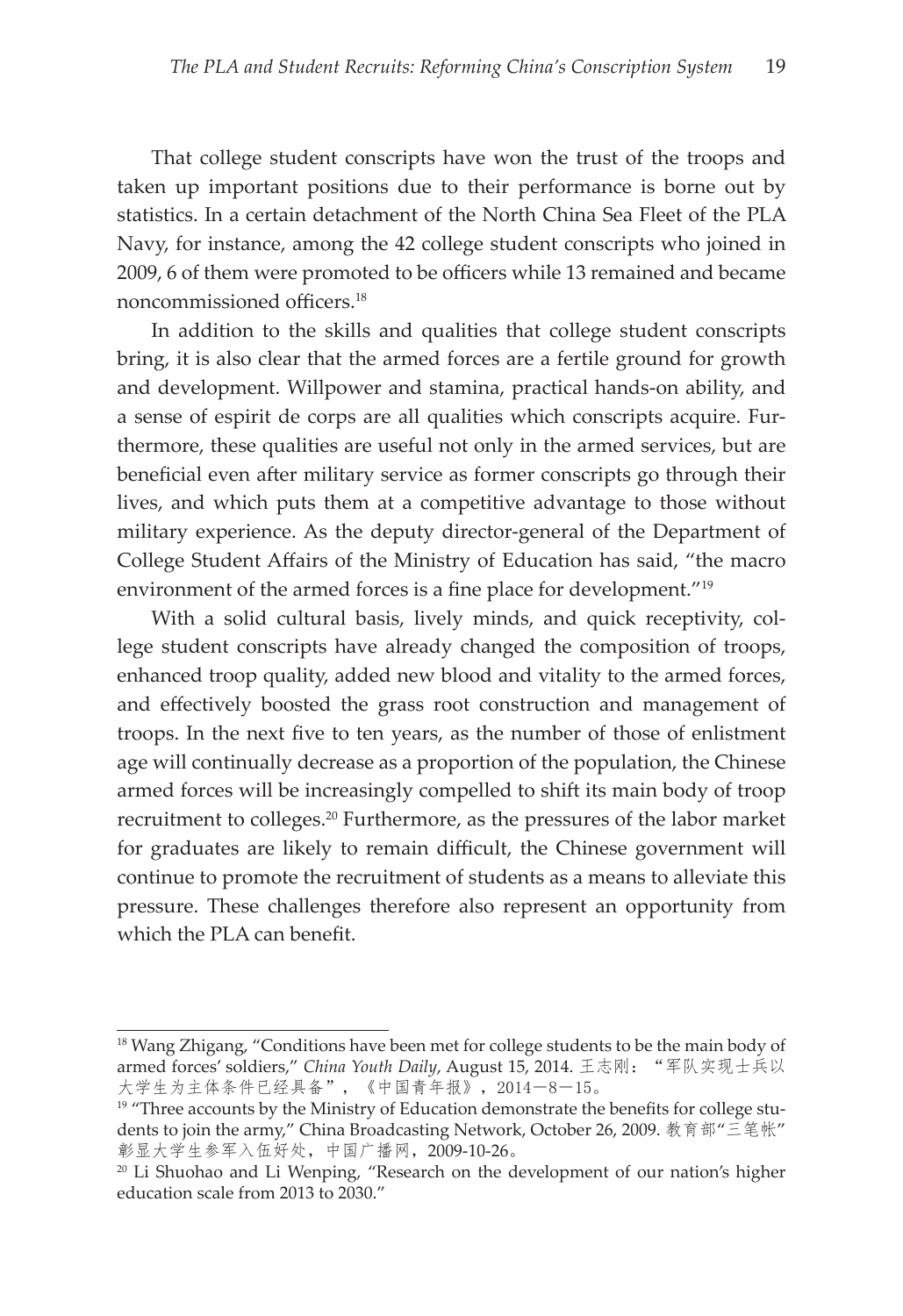## **Conclusion**

The reform of China's conscription system and the increased focus on the enlistment of Chinese college students, which has contributed to an unprecedented change in the personnel structure of the Chinese armed forces, is part and parcel of the wider reform and development of the Chinese armed forces. In turn, this comes in response to the global revolution in military affairs and the necessity of building an army adapted to the conditions of informationization, which has placed increased demands on the quality of personnel.

Military demands aside, it is also clear that Chinese society has undergone profound changes. Never before has such a large number of people had the educational opportunities that they do now, acquiring the necessary skills and knowledge to sustain and promote China's development. This constitutes a vast talent pool from which the Chinese armed forces also benefits from and will increasingly rely on as it undergoes modernization.

In sum, the enlistment of college students has achieved positive results, which have been both beneficial to and welcomed by the armed forces, the colleges, as well as student conscripts themselves. With the continuous improvement of regulations to attract the best and brightest, the enlistment of students into the Chinese armed forces would appear to have a positive future.